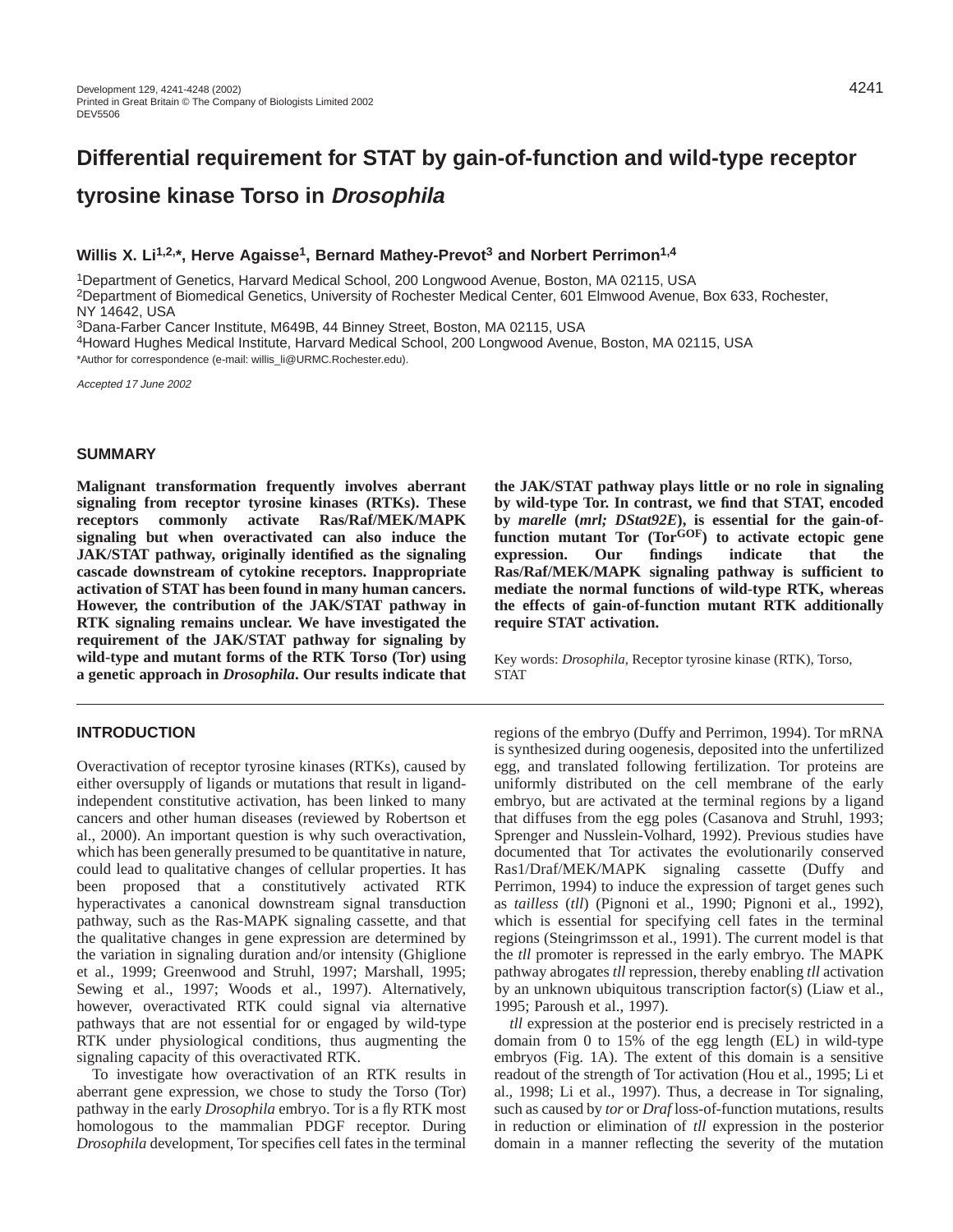(<15%EL; not shown). Conversely, in *tor* gain-of-function (*tor*GOF) mutations associated with an increase in Tor signaling, expansion of the posterior *tll* expression domain towards the middle region of the embryo is observed (>15%EL; Fig. 1C). The signal generated by either wild-type Tor or Tor<sup>GOF</sup>, as visualized by the *tll* expression readout, can be completely blocked by null mutations in *Draf* (also known as *pole hole*; *phl*) (Ambrosio et al., 1989). Thus, it has been proposed that the major output of Tor signaling is the activation of MAPK.

In a recent genetic screen intended to isolate additional components of RTK signaling, we identified the *Drosophila* STAT, encoded by *marelle* (*mrl; DStat92E*), as an essential mediator of Tor $G$ <sup>OF</sup> (W. L., unpublished data). This suggests that STAT might be required for signaling by the Tor RTK.

The JAK/STAT pathway was first elucidated by studying the mechanisms of interferon signaling. In the canonical model, STAT is activated by the cytoplasmic tyrosine kinase JAK, which itself is activated by a non-tyrosine kinase receptor in response to ligand binding (Darnell et al., 1994). It is now well established that activation of STAT is associated with many cancers and other human diseases (Sahni et al., 1999; Su et al., 1997), and indeed, activated STAT3 behaves as an oncogene in causing cellular transformation and tumor formation (Bromberg et al., 1999).

JAK and STAT proteins are conserved between flies and humans (Binari and Perrimon, 1994; Hou et al., 1996; Yan et al., 1996). The *hop* and *mrl* genes were isolated in genetic screens for determining the maternal effects of zygotic lethal genes (reviewed by Hou and Perrimon, 1997). Embryos lacking the maternal product of either *hop* or *mrl* exhibit identical morphological defects when their cuticles are examined at the end of embryogenesis. They are missing the fourth and fifth ventral abdominal denticle belts, A4 and A5, respectively (see Fig. 2B). In the early embryo, Hop and Mrl are essential for the correct expression of a number of segmentation genes including *even-skipped* (*eve*) and *runt* that are normally expressed in alternating parasegments, forming seven stripes along the anteroposterior axis (Hou and Perrimon, 1997).

To understand the mechanism by which STAT is involved in RTK signaling, we investigated the requirement of the JAK/STAT pathway downstream of the *Drosophila* RTK Torso (Tor). Our results show that the effects of TorGOF require not only the Ras/Raf/MEK/MAPK pathway, but also the *Drosophila* STAT protein Mrl. Mutations in *mrl* suppress the ectopically expressed *tll* and embryonic defects caused by TorGOF. In contrast, Mrl is not essential for the normal *tll* expression patterns controlled by wild-type Tor. These results indicate that the biological effects of wild-type Tor and Tor<sup>GOF</sup> require distinct downstream signaling components.

## **MATERIALS AND METHODS**

## **Genetics and examination of embryos**

The *tor*GOF alleles used in this study are *tor*Y9 and *tor*RL3 (Klingler et al., 1988). The *Ras1*<sup>∆</sup>C40B (Hou et al., 1995), *mrl*<sup>6346</sup> (Hou et al., 1996) and *hop*C111 allele (Binari and Perrimon, 1994) used in this study are strong or null alleles. The Sevenmaker (SEM) allele of the *rl* locus is a gain-of-function allele (Brunner et al., 1994). *Draf*C110 and *Draf*PB26 are weak and intermediate alleles, respectively (Melnick et al., 1993). We used the dominant female sterile (DFS) technique (Chou and

Perrimon, 1992) to generate homozygous germline clone (GLC) embryos for null alleles, such as  $mr^{16346}$ ,  $hop^{C111}$ , to test genetic interactions. Since *hop* and *Draf*, *mrl* and *Ras1*, are located on the same chromosome arm, respectively, we generated recombinant chromosomes to test the double mutant GLC phenotypes. To generate *mrl* GLC embryos from  $tor^{Y9}/+$  females, we crossed *w*;  $tor^{Y9}/CyO$ ; FRT<sup>82B</sup> [ $ovo<sup>D1</sup>$ ,  $w<sup>+</sup>$ ]/TM3 males to *y w* hs-Flp/*y w* hs-Flp; +/+; FRT<sup>82B</sup> *mrl*6346/TM3 females to produce *y w* hs-Flp/*w*; *tor*Y9/+; FRT82B *mrl*6346/FRT82B [*ovo*D1, *w*+] females. To remove the maternal *mrl* gene product from the embryos produced by *rl*SEM/+ females, we crossed *y w* hs-Flp;  $r^{JSEM/CyO}$ ;  $[ov^{D1}, w^+]$ /+ males to *y w* hs-Flp/*y w* hs-Flp;  $_{+/+}$ ; FRT<sup>82B</sup>  $mrl^{6346}/TM3$  females and generated *y w* hs-Flp/*y w* hs- $F$ lp;  $r^{SEM}/+$ ; FRT<sup>82B</sup> *mrl*<sup>6346</sup>/FRT<sup>82B</sup> [ $\omega \omega^{D1}$ ,  $w^{+}$ ] females.

#### **Co-immunoprecipitation**

To extract embryonic proteins, embryos of 0 to 4 hours after egglaying were collected and homogenized in Buffer A [10 mM Tris-HCl pH 8.0; 150 mM NaCl; 1 mM EDTA; 0.1% Triton X-100; Protease Inhibitor cocktail (Sigma), and 1 mM PMSF final concentration]. To treat embryos with vanadate, a protein tyrosine phosphatase inhibitor, sodium orthovanadate (Sigma) was added to Buffer A prior to homogenization at 1 mM final concentration. To immunoprecipitate Tor from embryo extracts, we incubated anti-Tor antibody (Cleghon et al., 1996) with wild-type and *tor*GOF embryo extracts (200 µl), respectively, at 4°C overnight at 1:200 dilution. The immunoprecipitates were resolved by 8% SDS-PAGE and blotted with anti-Tor antibody at 1:5000 dilution (Cleghon et al., 1996) to reveal the presence of Tor. The blot was then stripped of antibodies and reprobed with an anti-Mrl antibody (raised by immunizing rat with bacterially expressed Mrl) at 1:500 dilution to detect whether Mrl was bound to Tor in the embryo extracts.

#### **Plasmids and fly transformants**

A PCR based mutagenesis was performed on a 5.9 kb *tll* upstream regulatory fragment (Liaw et al., 1995) to introduce nucleotide changes in the two Mrl-binding sites. As a result, site 1 was changed from A**TTC**TGG**GAA**T to ATGCGGCCGCT to create a *Not*I site (underlined), and site 2 from A**TTC**TTC**GAA**AGAC to ATTCTTCGGTACC to create a *Kpn*I site (underlined). A *lacZ* reporter transgene was generated by replacing the wild-type *tll* regulatory region with this mutant 5.9 kb fragment in a *tll*-*lacZ* fusion gene (Liaw et al., 1995) and used to transform *Drosophila* by P element-mediated transformation.

## **RESULTS**

## **Mrl mediates the effects of TorGOF on embryos**

To determine whether Mrl plays a role in Tor<sup>GOF</sup> signaling, we examined the phenotype of embryos derived from female germ cells that carry a *tor*GOF mutation and lack *mrl* activity (see Materials and Methods). Strikingly, these embryos exhibited the characteristic *mrl* mutant phenotype, while the *tor*GOF segmentation phenotype was mostly suppressed (Fig. 1). Consistent with the cuticle phenotype, the domain of *tll* expression in these embryos was nearly wild type (Fig. 1E). This suppression is not allele-specific, as a second *tor*GOF mutant allele was also suppressed by lack of Mrl in embryos (data not shown). Both alleles of *tor*GOF are due to point mutations in the extracellular, ligand-binding domain, presumably causing ligand-independent dimerization of the receptor (Sprenger and Nusslein-Volhard, 1992). These results demonstrate that removal of *mrl* suppresses the effects of *tor*GOF mutation on *tll* expression and larval cuticles, suggesting that Mrl mediates the effects of Tor<sup>GOF</sup>.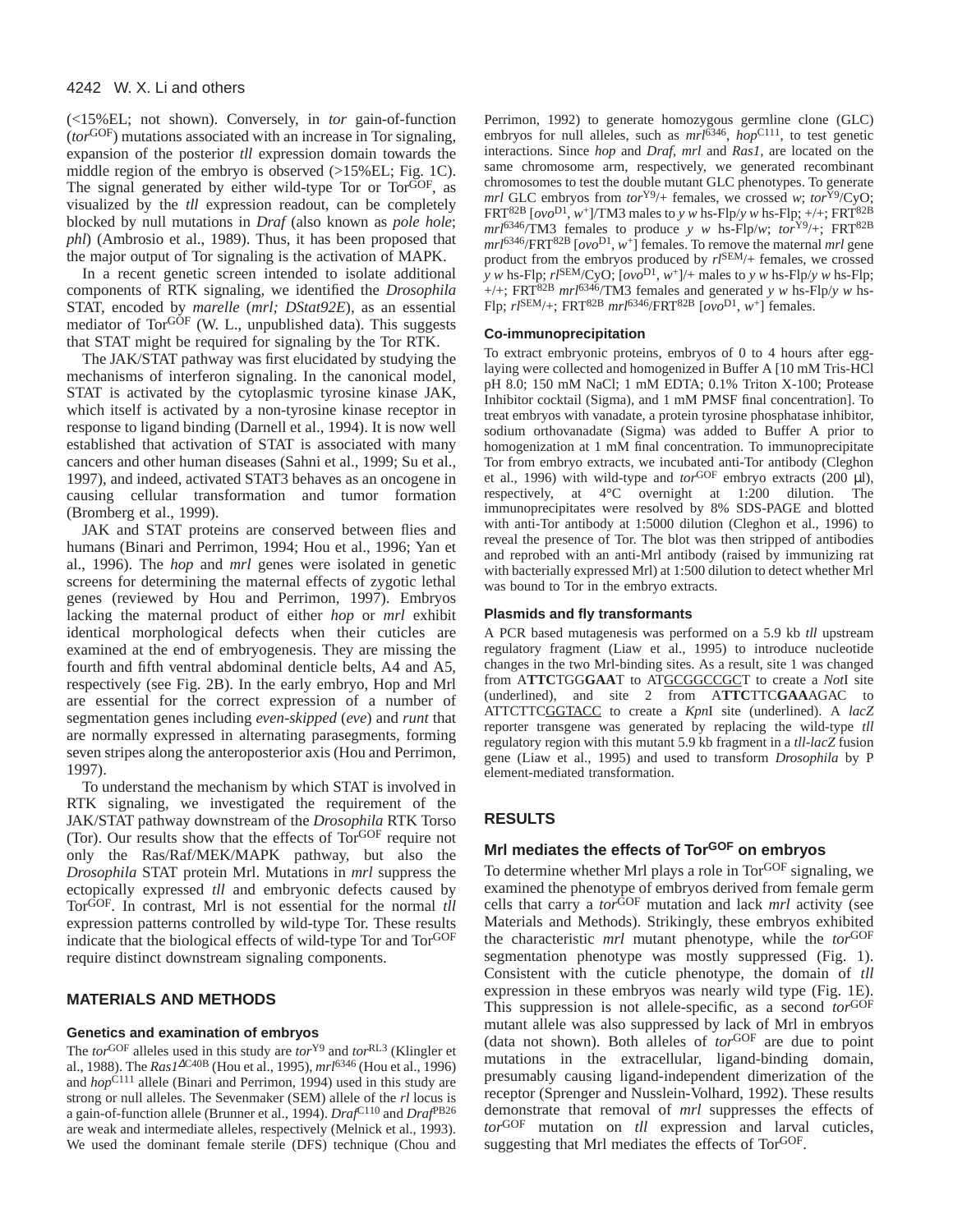## STAT activation by *Drosophila* Torso RTK 4243



**Fig. 1.** The *tor*GOF mutant phenotype is suppressed by loss of *mrl* activity. (A,C,E) *tll* mRNA expression patterns. (B,D,F) Larval cuticles. (A) In wild-type embryos, *tll* expression is restricted to the anterior and posterior poles. The posterior *tll* expression domain occupies 15% of egg length (EL). The anterior *tll* expression is controlled by both the Tor and Bicoid pathways (Pignoni et al., 1992) and is not discussed in this paper. (B) A wild-type larva has eight ventral abdominal denticle bands (A1 to A8), and posterior spiracles containing Filzkörper materials (arrowhead). (C) Embryos laid by females heterozygous for *tor*Y9, a gain-of-function allele, show expansion of *tll* expression domains that causes enlargement of the terminal cell fates at the expense of the central cell fates (Klingler et al., 1988). As a consequence, (D) most denticle bands are frequently deleted, and occasionally ectopic Filzkörper material can be observed (arrowhead). (E) Removal of the maternal *mrl* gene product from *tor*Y9 embryos resulted in a reduction of the ectopic *tll* expression associated with *tor*Y9 to levels similar to those of wildtype embryos (see Materials and Methods). (F) The ventral denticle bands were mostly restored in these embryos and they exhibit phenotypes that are similar to *mrl* embryos derived from homozygous germline clones (GLC embryos). Similar results were obtained when a second gain-of-function *tor* mutation, *tor*RL3, was used (data not shown).

## **Mrl and Hop are not essential for wild-type Tor signaling**

To determine whether mutations in the JAK/STAT pathway show genetic interactions with members of the Ras1/Draf pathway, we generated embryos doubly mutant for various combinations of alleles. We used two *Draf* mutations with reduced activities, *Draf*<sup>C110</sup> and *Draf*<sup>PB26</sup>, as well as a null *Ras1* mutation, *Ras1*∆C<sup>40B</sup>. Unlike *Draf* null GLC embryos, which exhibit no posterior *tll* and cuticle structures,  $Draf^{C110}$ GLC embryos have a wild-type cuticle and show a near wildtype *tll* expression (not shown) (see also Melnick et al., 1993). *Draf*PB26 GLC embryos have reduced posterior *tll* expression domains to 6-10% EL, and defects in the posterior cuticle structures that include frequent deletions of A8 (not shown) (see also Melnick et al., 1993). While most of the *Ras1*<sup>∆</sup>C40B GLC embryos are identical to *tor* or *Draf* null embryos and exhibit no posterior *tll* expression and cuticle structures, about 20% of these embryos have residual posterior *tll* expression as well as posterior cuticle structures due to a Ras1-independent activation of Draf (see also Hou et al., 1995).



**Fig. 2.** Mutations in *hop* or *mrl* do not enhance *Draf* or *Ras1* mutant phenotypes. (A) In *mrl* GLC embryos, the size of the posterior *tll* expression domain appears similar to wild type. (B) *hop* or *mrl* GLC embryos have identical phenotypes (*mrl*<sup>6346</sup> mutant is shown) with a characteristic deletion of A5. (C) The *tll* expression pattern in *hop*C111 *Draf*C110 GLC embryos is indistinguishable from that in *Draf*C110 GLC embryos. (D) These embryos exhibit cuticle phenotypes that resemble those of *hop*<sup>C111</sup> embryos. (E) The size of the posterior *tll* expression domain in *hop*C111 *Draf*PB26 double GLC embryos is similar to that of *Draf*<sup>PB26</sup> GLC embryos. (F) The cuticles of these embryos exhibit defects of both *hop*C111 and *Draf*PB26 mutants. (G) 19% of the *Ras1*∆C40B *mrl*<sup>6346</sup> double mutant embryos (*n*=18/97) have residual posterior *tll* expression that is similar to *Ras1*∆C40B GLC embryos. (H) The cuticle defects of the *Ras1*∆C40B *mrl*<sup>6346</sup> double GLC embryos are a combination of those associated with *Ras1*∆C40B and *mrl*<sup>6346</sup> mutants, respectively, i.e., they show characteristic deletion of A4 and A5 due to the *mrl*<sup>6346</sup> mutation and defects in posterior structures similar to *Ras1*∆C40B and *mrl*6346 GLC embryos.

Since the phenotypes associated with *tor*GOF are suppressed by a null *mrl* mutation, we investigated whether Mrl or Hop activities are essential for the expression of *tll* in wild-type embryos. We found that in either *mrl* or *hop* mutant embryos, the posterior domain of *tll* expression, which is invariably reduced in mutations that affect Tor signaling, appears wild type (about 15% EL; Fig. 2A), indicating that the Hop/Mrl pathway is not essential for the wild-type patterns of *tll* expression.

These results, however, do not fully exclude the possibility that Hop and Mrl constitute a branch of the Tor signaling pathway that acts in parallel and redundant to the Ras1-MAPK branch, and that the inability to detect any influence of the JAK/STAT pathway on wild-type *tll* expression could result from a compensatory up-regulation of the Ras1/Draf/ MEK/MAPK pathway. We therefore examined the role of the JAK/STAT pathway in a number of sensitized genetic backgrounds wherein the efficiency of Tor signaling had been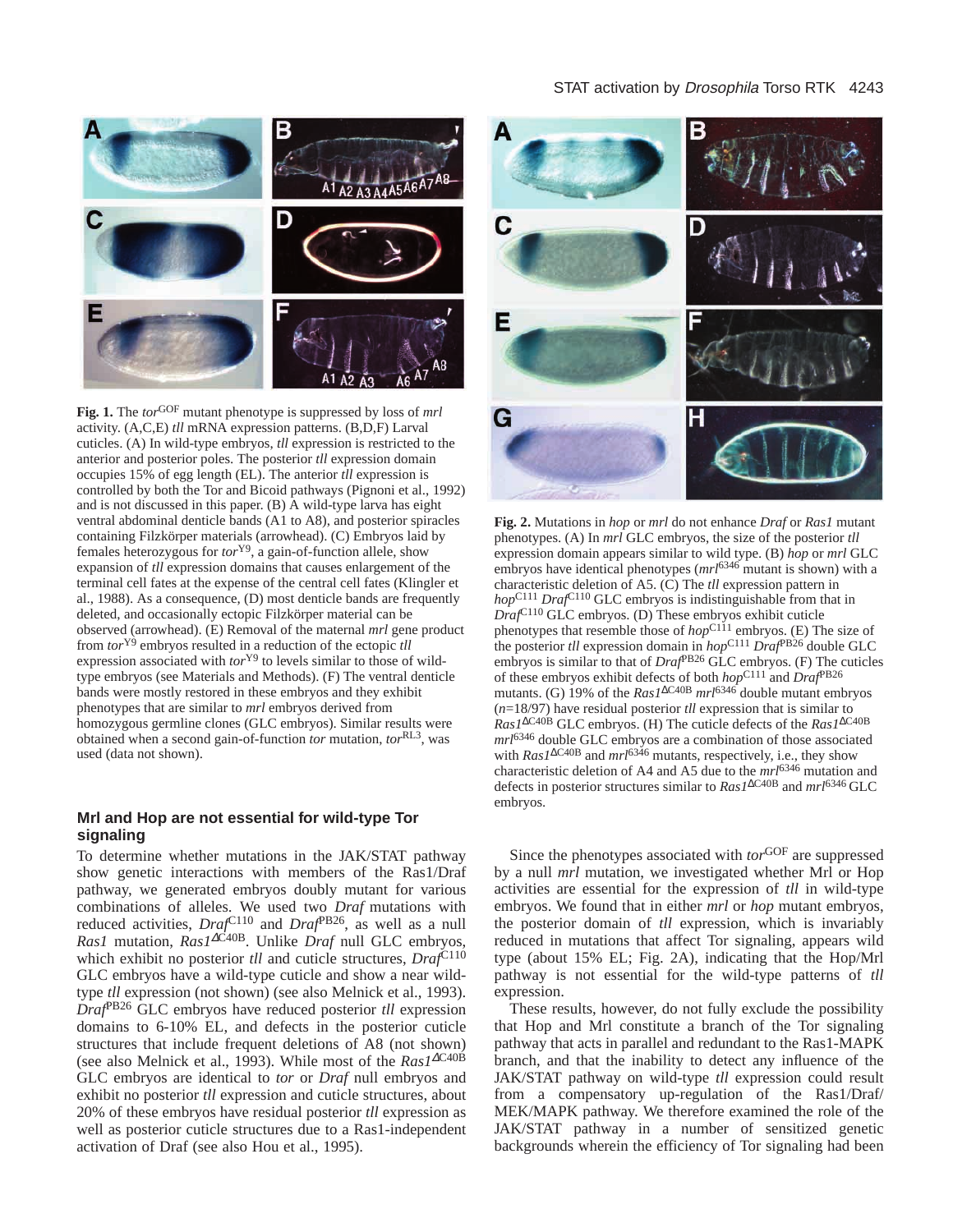compromised. First, we examined *tll* expression and cuticle phenotype in embryos that were doubly mutant for a *hop* null allele and weak alleles of *Draf*. Elimination of *hop* did not increase the severity of the *Draf* mutations in these assays (Fig. 2C-F). Second, we examined the phenotype of embryos doubly mutant for *mrl* and *Ras1*. A fraction (about 20%) of *Ras1* null mutant embryos exhibits residual *tll* expression due to activation of Draf by a Ras1-independent mechanism (Hou et al., 1995; Li et al., 1998; Li et al., 1997). Removal of *mrl* activity did not enhance the *Ras1* phenotypes (Fig. 2G,H). Thus, neither Hop nor Mrl appear to be required for *tll* expression patterns in wild-type embryos, therefore they are unlikely to be integral components of the Tor pathway. This conclusion, however, does not apply to Tor<sup>GOF</sup> since we find that Mrl activity is required for the full activity of TorGOF.

## **TorGOF is capable of activating Mrl**

The above results are consistent with the possibility that TorGOF causes Mrl activation to exert its biological functions. To test whether Tor<sup>GOF</sup> can cause Mrl activation, we examined Mrl activity in *Drosophila* Schneider (S2) cells transfected with DNA encoding different Tor molecules. As reported previously (Yan et al., 1996), transfection of Hop into S2 cells increased Mrl DNA-binding activity in these cells (Fig. 3A, lane 4). This increase in DNA binding was specific to Mrl, as addition of an anti-Mrl antibody causes the bound complex to be supershifted (Fig. 3A, lane 6). Interestingly, transfection of Tor or TorGOF also resulted in activation of endogenous Mrl in S2 cells (Fig. 3A, lane 2 and 3). Based on the intensity of the gel shift bands, Tor and Tor<sup>GOF</sup> activate Mrl to levels similar to those observed after Hop transfection (Fig. 3A, lane 4). In

these transfection experiments, Tor and TorGOF similarly activated Mrl, presumably because when overexpressed in transfection experiments wild-type Tor can dimerize, mimicking the effect of Tor<sup>GOF</sup> mutations. These results are consistent with our hypothesis that Tor<sup>GOF</sup> causes Mrl activation in vivo.

## **TorGOF activates Mrl independently of MAPK and JAK and is capable of associating with Mrl**

How does TorGOF RTK activate Mrl? There are at least three possible mechanisms through which STAT activation by RTK can occur. RTK could directly bind and activate STAT proteins (Fu and Zhang, 1993). Alternatively, STAT could be indirectly activated by the RTK, either via JAK or MAPK (Wen et al., 1995). Genetic evidence allows us to rule out the possibilities that TorGOF activates Mrl via JAK or MAPK. First, we examined whether removal of Hop activity modifies the *tor*GOF phenotype. Surprisingly, a *hop* null mutation did not suppress *tor*GOF (Table 1), indicating that unlike Mrl, Hop is not required for ectopic *tll* expression. Second, removal of *mrl* did not suppress  $r l$ <sup>Sevenmaker</sup> ( $r l$ <sup>Sem</sup>) (Table 1), which encodes a GOF mutant form of *Drosophila* MAPK (Brunner et al., 1994), suggesting that Mrl is not essential for the effects of GOF mutation in MAPK. To test for a physical interaction between Mrl and TorGOF, we immunoprecipitated Tor from wild-type and *tor*GOF embryos, respectively, with anti-Tor antibody (Cleghon et al., 1996), and examined the presence of Mrl in the immune complexes. As shown in Fig. 3B, we detected a specific band corresponding to Mrl in the immunoprecipitates. The Tor-Mrl association, however, is only observed in the presence of vanadate (a general tyrosine phosphatase



**Fig. 3.** Tor<sup>GOF</sup> activates and associates with Mrl. (A) Mrl activity was measured by a gel mobility shift assay in S2 cell extracts using an oligonucleotide (top strand sequence: GGATTTTTCCCGGAAATG. Bottom strand sequence: GACCATTTCCGGGAAAAA) optimal for Mrl binding (Yan et al., 1996). Control (lane 1) shows basal levels of Mrl activity in S2 cells. Transfection of Hop (lane 4; 10 µg) resulted in a significant increase in Mrl DNA-binding activity. Transfection of DNA encoding wild-type Tor (lane 2; 10 µg) or Tor<sup>GOF</sup> (lane 3; 10 µg) significantly increased the DNA-binding activity of Mrl to levels similar to those observed following Hop transfection. Cells treated with the vanadate-H<sub>2</sub>O<sub>2</sub> (100 µM) sodium orthovanadate, 1 mM hydrogen peroxide) (see Sweitzer et al., 1995) strongly activate Mrl (lane 5) and result in similar gel-shift bands. Addition of an anti-Mrl antibody caused a supershift of the protein-DNA complex (lane 6), suggesting it is due to Mrl-oligonucleotide association. (B) Tor protein was precipitated with anti-Tor antibody (Cleghon et al., 1996) from wild-type and *tor*GOF embryo extracts, respectively. Note Mrl (~80 kDa) was co-precipitated with Tor (135 kDa) from both wild-type and *tor*GOF embryos in the presence of vanadate.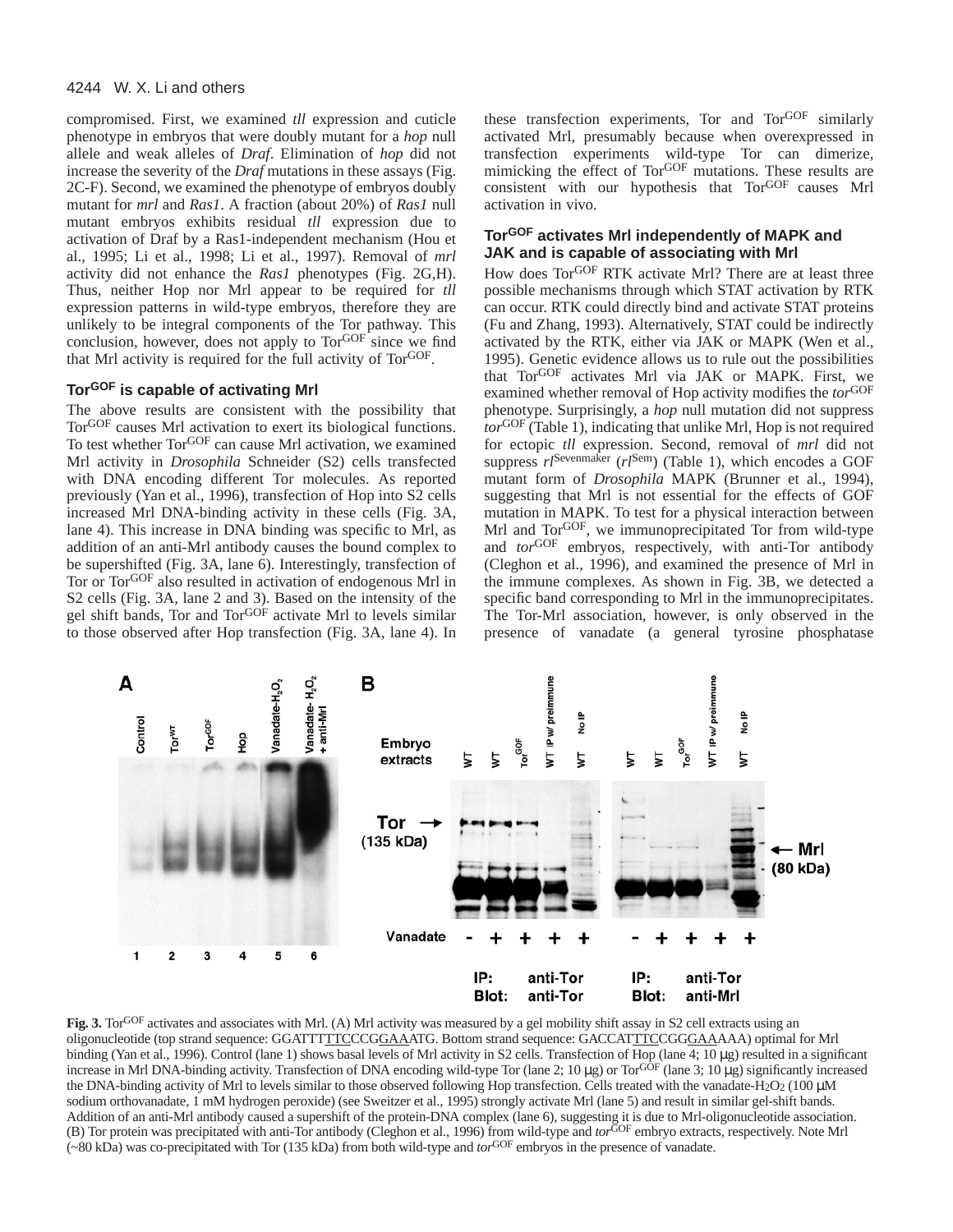**Table 1.** *hop* **or** *mrl* **mutations do not suppress the phenotypes associated with** *tor***GOF or** *rl***GOF, respectively**

| Maternal genotype                      | Percentage of<br>embryos with<br><4 denticle belts | Percentage of<br>embryos with<br>$\geq$ 4 denticle belts | Total number<br>of embryos<br>scored |
|----------------------------------------|----------------------------------------------------|----------------------------------------------------------|--------------------------------------|
| $tor^{Y9}/+:+/+$                       | $94.0 (n=376)$                                     | $6.0(n=24)$                                              | 400                                  |
| $torY9/+$ ; $hopC111 GLC$              | $91.3(n=94)$                                       | $8.7(n=9)$                                               | 103                                  |
| $rl^{\rm SEM}_{/+}: +/+$               | $10.7 (n=43)$                                      | $89.3(n=357)$                                            | 400                                  |
| $rl^{\text{SEM}}/+$ ; $mrl^{6346}$ GLC | $15.1 (n=13)$                                      | $84.9 (n=73)$                                            | 86                                   |

GOF mutations in *tor* and, to a lesser extent, in *rl* often result in deletions and disruption of the ventral denticle belts in the embryo. Strong alleles are associated with deletions of most or all denticle belts (see Fig. 1D); weaker alleles exhibit partial deletions or disruptions of ventral denticle belts (not shown) (Klingler et al., 1988). We categorized the embryonic phenotypes of GOF mutations into strong (<4 denticle belts) and weak (≥4 denticle belts) classes. Removal of maternal *hop* activity did not cause significant changes in the cuticle phenotypes associated with *tor*Y9. Similarly, removal of maternal *mrl* did not significantly suppress *rl*SEM.

inhibitor), suggesting that this interaction takes place only when the cytoplasmic protein phosphorylation status is preserved, or when Tor and/or Mrl have been activated by the presence of vanadate. Altogether, these results are consistent with a direct activation of Mrl by Tor<sup>GOF</sup>, possibly following recruitment of Mrl to phosphotyrosine residues on the Tor RTK via SH2-phosphotyrosine peptide interaction.

### **Mrl-binding sites in tll promoter are essential only for TorGOG-induced ectopic tll expression**

Since Mrl activation is required for ectopic *tll* expression induced by TorGOF, we examined whether Mrl-binding sites (TTCNNNGAA) were present in the regulatory region of the *tll* gene. A search in the *tll* regulatory region revealed two putative Mrl-binding sites with the consensus TTCNNNGAA located at –2357 (site 1) and –2462 (site 2) upstream of the *tll* transcription start site (Fig. 4B). These two sites were able to bind Mrl, although site 2 showed a much lower affinity (Fig. 4A). Interestingly, the two Mrl sites are located 105 bp apart

in the *tll* regulatory region. This configuration is reminiscent of that existing in the *eve* stripe 3 enhancer, where cooperative binding of two Mrl homodimers was demonstrated (Yan et al., 1996). To assess the functional relevance of the two Mrl sites in *tll* expression, transgenes containing the 5.9 kb regulatory fragment upstream of the *tll* transcription start site fused to the *lacZ* gene were introduced into flies. This 5.9 kb fragment had been shown previously to drive *lacZ* expression in a pattern almost identical to that of the endogenous *tll* gene (Fig. 4C) (see also Rudolph et al., 1997). Accordingly, *lacZ* expression is greatly expanded in a *tor*GOF background (Fig. 4D). A 5.9 kb fragment with the two Mrl binding sites mutated, showed wild-type activity for *lacZ* expression in wild-type embryos (Fig. 4E), suggesting that these Mrl-binding sites are dispensable for *tll* expression under normal Tor signaling. However, in a *tor*<sup>GOF</sup> background, the mutant 5.9 kb fragment shows greatly diminished ability to drive *lacZ* expression in an expanded domain compared to the situation when the Mrl binding sites are wild type (compare Fig. 4D and F). These results are consistent with the genetic results that Mrl is required for the full activity of gain-of-function, but not wildtype Tor.

## **DISCUSSION**

A general assumption regarding the pathophysiology inherent to gain-of-function RTKs has been that more activity of the receptor translates into a higher level of activation of the downstream signaling pathway, in our case the Ras1/Draf/MEK/MAPK pathway. The requirement of STAT in RTK signaling has been controversial. Contrary to general expectations that higher MAPK activation accounts for the effects of RTK overactivation, we provide genetic evidence that wild-type and gain-of-function mutant RTKs require distinct downstream signaling components to exert their effects. Signal transduction by TorGOF requires *Drosophila* STAT (Mrl). In contrast, Mrl is not essential for the Tor RTK to promote



**Fig. 4.** Mrl-binding sites in the *tll* promoter. (A) The binding of Mrl to sites 1 and 2 was assayed by a gel mobility shift assay using synthetic oligonucleotides corresponding to the two sites and surrounding sequences. The Hop/Mrl pathway was activated by treating S2 cells with vanadate-H2O2 (Sweitzer et al., 1995). We find that site 1 binds strongly to Mrl, while the affinity of site 2 is lower. Addition of anti-Mrl antibody produced a supershift for each protein-oligo complex, which is consistent with the binding of Mrl to these sequences. (B) The positions of the two Mrl-binding sites are shown relative to the *tll* transcription start, and their sequences are shown and compared with STATbinding consensus and optimal Mrl-binding sequences. (C) The 5.9 kb regulatory fragment upstream from the *tll* transcription start site is sufficient to drive *lacZ* expression in a pattern similar to that of endogenous *tll* in wild-type embryos. (D) In *tor*GOF embryos, this promoter fragment drives *lacZ* expression in expanded domains. (E) A mutant 5.9 kb fragment was generated by disrupting both Mrl-binding sites (see Materials and Methods). In wild-type embryos, the expression pattern of *lacZ* driven by this mutated 5.9 kb fragment was not affected. (F) However, in *tor*GOF embryos, the expansion of *lacZ* expression pattern was reduced.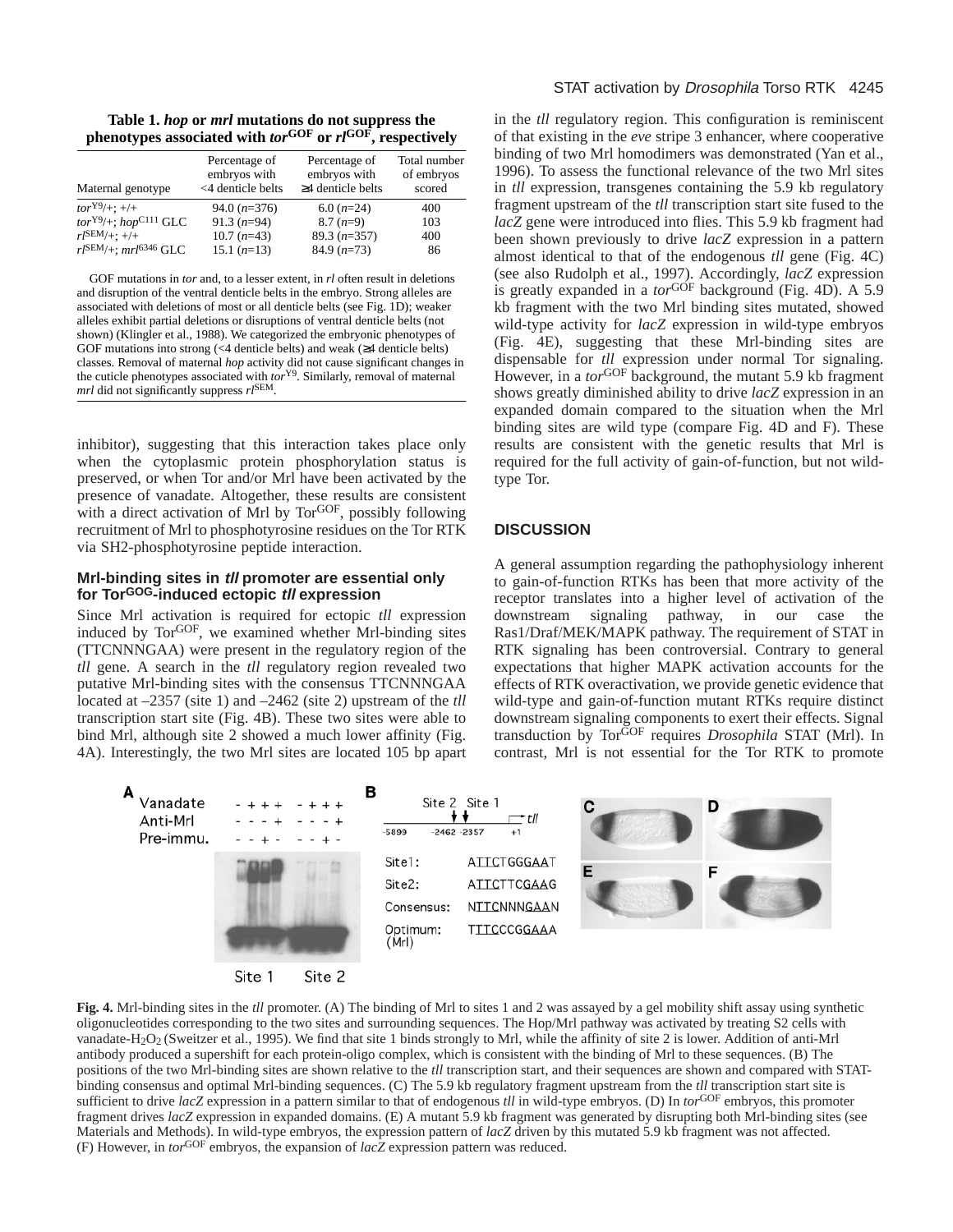**Fig. 5.** Differential requirement of STAT for RTK signaling. The RTK Tor induces the expression of its target gene *tll* by derepression via activating the Ras-MAPK signaling pathway. Additional yet unidentified activators (A) and repressors (R2), which may or may not be controlled by Tor, determine the transcription levels of *tll* in a combinatorial manner. The activators  $(A)$  and repressors  $(R<sub>2</sub>)$  are unevenly distributed in cells along the anteroposterior axis of the embryo. In the central region of the embryo, there are higher levels of the repressors or lower levels of activators than the posterior region (only one possibility is shown). Mrl (STAT) is not essential for *tll* expression under wild-type conditions. However, TorGOF activates Mrl. Activated Mrl is required to overcome the higher



levels of repressors (R2) in tissues where *tll* is not normally expressed, resulting in developmental abnormalities. Arrow and bar indicate activation and repression, respectively. Dotted lines represent undermined events.

normal *tll* expression patterns in wild-type embryos. Most, if not all, of the deleterious effects (as visualized by expansion of *tll* expression and cuticle phenotype) can be explained by Mrl activation, and not through a higher output of MAPK activity. Thus signaling downstream of wild-type and overactivated RTK differs not only in strength, but also in quality.

In this manuscript we demonstrate that Tor<sup>GOF</sup> requires Mrl but not Hop for its ability to induce ectopic target gene expression and causing deleterious effects on embryos. In addition, we show that TorGOF can associate with and cause Mrl activation in embryos and transfected cells. These results are most consistent with a model in which Tor<sup>GOF</sup> directly phosphorylates Mrl, which in turn binds to the *tll* promoter to exacerbate its expression levels. Activation of STAT by RTKs has previously been suggested following studies in cultured mammalian cells. For example, transfected EGF or PDGF receptors can directly interact with and activate STAT by phosphorylation (Fu and Zhang, 1993; Paukku et al., 2000). Taken together with these studies, our results seem to suggest that the intracellular kinase domain of several RTK proteins may have an intrinsic ability to activate STAT proteins.

To account for the involvement of Mrl in *tll* regulation we propose that a hyperactivated RTK requires a downstream pathway that is not essential for wild-type RTK under normal physiological situations. In wild-type embryos, Tor is activated only in the two terminal regions and defines the spatial limits of *tll* expression domains by relieving the transcriptional repressors bound to the *tll* promoter. Mrl is not an essential factor for *tll* activation in the terminal regions, although it remains to be determined whether Mrl contributes to the activation of *tll* expression redundantly with other yet unidentified factors. In *tor*GOF mutant embryos, TorGOF is constitutively active in all regions of the embryo and causes ectopic *tll* expression. In this case, Mrl activation is indispensable for the ectopic *tll* expression in the central regions of the embryo. The differential requirement for Mrl in central and terminal regions might be due to the lack of other

activators of *tll* and/or the presence of additional repressors in the central region of the embryos. Consistent with this idea, we and others have previously shown that, in the absence of Tor signaling (such as in *tor* mutant embryos), *tll* can be induced by uniformly expressing activated forms of downstream signaling components (such as  $\text{Ras}^{\text{V12}}$  or 14-3-3). The resulting induction of *tll* expression happens preferentially in the terminal regions (Greenwood and Struhl, 1997; Li et al., 1998; Li et al., 1997). Thus *tll* expression could be determined by the balance between repressors and activators that can bind to the *tll* promoter (Fig. 5).

Our findings may explain some of the conflicting observations on the role of STAT in RTK signaling in mammals. For example, thanatophoric dysplasia type II (TD II) dwarfism in humans is caused by mutations that lead to constitutive activation of a human RTK FGF receptor 3 (FGFR3). Similar to TorGOF activating Mrl, it has recently been shown that an activated mutant FGFR3 specifically activates STAT1 in both human patient tissues and mouse models. The activated STAT1 in this case induces expression of the cellcycle inhibitor p21WAF1/CIP1, resulting in growth inhibition of bone tissues (Sahni et al., 1999; Su et al., 1997). However, STAT1 is not known to be required for bone development. STAT1 knockout mice have perfect bones, although they exhibit defective immune systems (Durbin et al., 1996; Meraz et al., 1996). This might be explained by a redundancy among different STAT proteins. Alternatively, STAT1 may not be required for normal FGFR3 signaling in bone development. The presence of several STAT genes in mammals makes it technically difficult to distinguish between the above two possibilities using the mouse as a genetic model. In contrast, the presence of a single JAK and a single STAT gene in *Drosophila* allows us to examine the relationship between RTK and JAK/STAT signaling, without being limited by gene redundancy. Our observations in *Drosophila* suggest that the TD II syndrome in humans could be explained if STAT1 is not normally required for FGFR3 signaling, but it becomes essential only for the activating mutant FGFR3.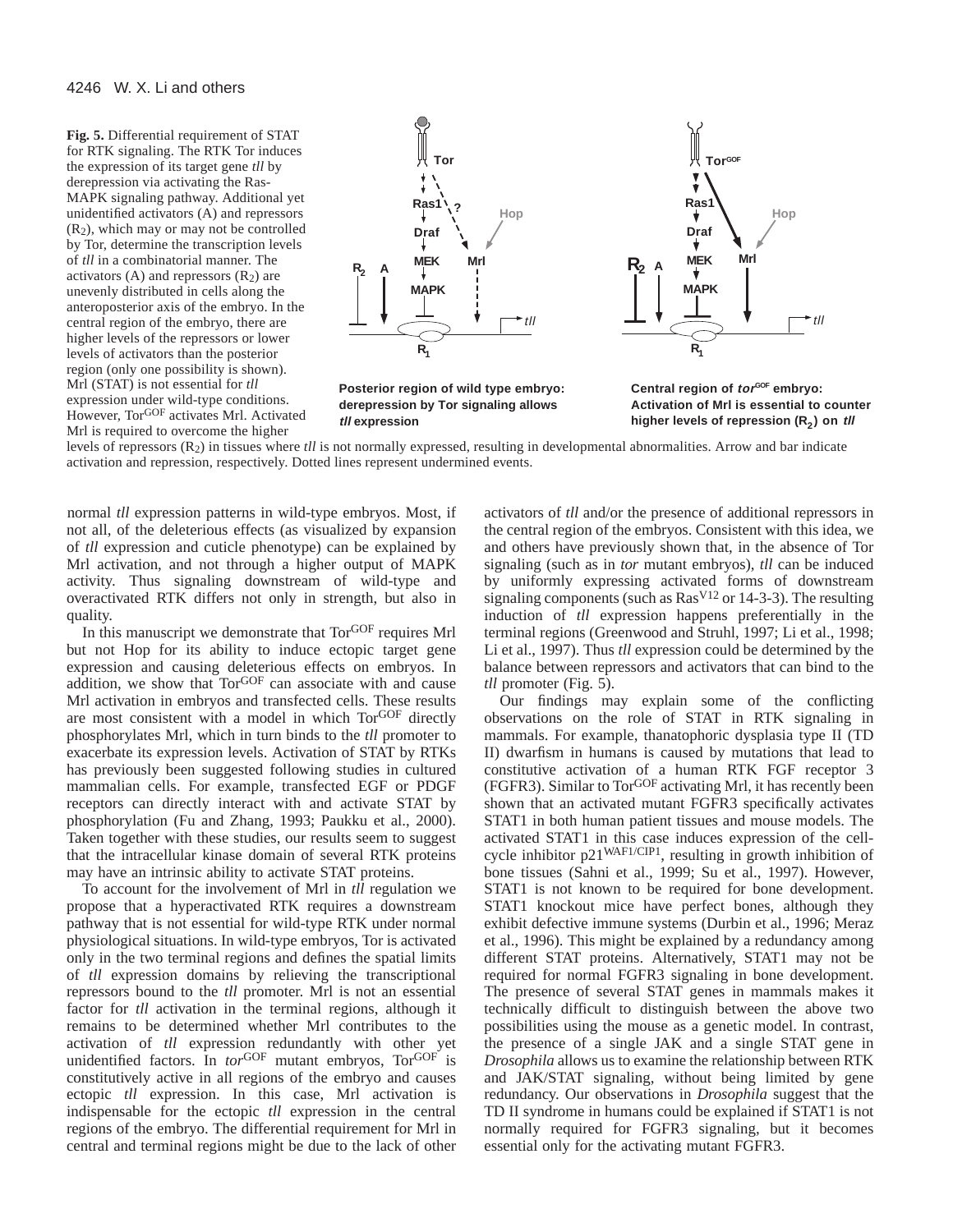Altered gene expression is commonly found in cancerous growth. The initiation and maintenance of the changes in gene expression often require the activation of multiple signaling molecules. STAT activation is found in many human cancers or transformed cells (Bromberg et al., 1999; Campbell et al., 2001; Catlett-Falcone et al., 1999; Garcia et al., 1997). In light of our finding in *Drosophila*, STAT activation might play essential roles for the activation of genes that are required for malignant growth and other pathological conditions. More importantly, we found that STAT activation is insignificant for the normal patterns of gene expression that are controlled by an RTK. It would be interesting to investigate if it is generally true that STAT activation is an important factor only in aberrant RTK signaling. If so, a broad implication of our results is that STAT rather than Ras, should be viewed as premier target for drug interference in the treatment of human diseases and cancers associated with hyperactivation of receptor tyrosine kinases.

We thank Min Li for excellent technical assistance with protein gels; Dr Judith Lengyel for the *tll*-*lacZ* DNA and fly transformants; Dr Vaughn Cleghon for anti-Tor antibody; Drs Hartmut Land, Dirk Bohmann, Mark Noble and Jinghong Li for comments on the manuscript; and Dr Steve X. Hou for preliminary observations. W. X. L. received support from the American Cancer Society (postdoctoral fellowship), Howard Hughes Medical Institute Research Resources Program (grant no. 53000237) and NIH (grant no. R01 GM65774-01). N. P. is an investigator of the Howard Hughes Medical Institute. B. M.- P. received support from an NIH grant (grant no. R01 HL62434).

#### **REFERENCES**

- **Ambrosio, L., Mahowald, A. P. and Perrimon, N.** (1989). Requirement of the Drosophila raf homologue for torso function. *Nature* **342**, 288-291.
- **Binari, R. and Perrimon, N.** (1994). Stripe-specific regulation of pair-rule genes by hopscotch, a putative Jak family tyrosine kinase in Drosophila. *Genes Dev* **8**, 300-312.
- **Bromberg, J. F., Wrzeszczynska, M. H., Devgan, G., Zhao, Y., Pestell, R. G., Albanese, C. and Darnell, J. E., Jr** (1999). Stat3 as an oncogene. *Cell* **98**, 295-303.
- **Brunner, D., Oellers, N., Szabad, J., Biggs, W. H., III, Zipursky, S. L. and Hafen, E.** (1994). A gain-of-function mutation in Drosophila MAP kinase activates multiple receptor tyrosine kinase signaling pathways. *Cell* **76**, 875- 888.
- **Campbell, C. L., Jiang, Z., Savarese, D. M. and Savarese, T. M.** (2001). Increased expression of the interleukin-11 receptor and evidence of STAT3 activation in prostate carcinoma. *Am. J. Pathol.* **158**, 25-32.
- **Casanova, J. and Struhl, G.** (1993). The torso receptor localizes as well as transduces the spatial signal specifying terminal body pattern in Drosophila. *Nature* **362**, 152-155.
- **Catlett-Falcone, R., Dalton, W. S. and Jove, R.** (1999). STAT proteins as novel targets for cancer therapy. Signal transducer an activator of transcription. *Curr. Opin. Oncol.* **11**, 490-496.
- **Chou, T. B. and Perrimon, N.** (1992). Use of a yeast site-specific recombinase to produce female germline chimeras in Drosophila. *Genetics* **131**, 643-653.
- **Cleghon, V., Gayko, U., Copeland, T. D., Perkins, L. A., Perrimon, N. and Morrison, D. K.** (1996). Drosophila terminal structure development is regulated by the compensatory activities of positive and negative phosphotyrosine signaling sites on the Torso RTK. *Genes Dev.* **10**, 566- 577.
- **Darnell, J. E., Jr, Kerr, I. M. and Stark, G. R.** (1994). Jak-STAT pathways and transcriptional activation in response to IFNs and other extracellular signaling proteins. *Science* **264**, 1415-1421.
- **Duffy, J. B. and Perrimon, N.** (1994). The torso pathway in Drosophila: lessons on receptor tyrosine kinase signaling and pattern formation. *Dev. Biol.* **166**, 380-395.

**Durbin, J. E., Hackenmiller, R., Simon, M. C. and Levy, D. E.** (1996).

Targeted disruption of the mouse Stat1 gene results in compromised innate immunity to viral disease. *Cell* **84**, 443-450.

- **Fu, X. Y. and Zhang, J. J.** (1993). Transcription factor p91 interacts with the epidermal growth factor receptor and mediates activation of the c-fos gene promoter. *Cell* **74**, 1135-1145.
- **Garcia, R., Yu, C. L., Hudnall, A., Catlett, R., Nelson, K. L., Smithgall, T., Fujita, D. J., Ethier, S. P. and Jove, R.** (1997). Constitutive activation of Stat3 in fibroblasts transformed by diverse oncoproteins and in breast carcinoma cells. *Cell Growth Differ.* **8**, 1267-1276.
- **Ghiglione, C., Perrimon, N. and Perkins, L. A.** (1999). Quantitative variations in the level of MAPK activity control patterning of the embryonic termini in Drosophila. *Dev. Biol.* **205**, 181-193.
- **Greenwood, S. and Struhl, G.** (1997). Different levels of Ras activity can specify distinct transcriptional and morphological consequences in early Drosophila embryos. *Development* **124**, 4879-4886.
- **Hou, X. S., Chou, T. B., Melnick, M. B. and Perrimon, N.** (1995). The torso receptor tyrosine kinase can activate Raf in a Ras-independent pathway. *Cell* **81**, 63-71.
- **Hou, X. S., Melnick, M. B. and Perrimon, N.** (1996). Marelle acts downstream of the Drosophila HOP/JAK kinase and encodes a protein similar to the mammalian STATs [published erratum appears in *Cell* 1996 Apr 19; **85**(2), following 290]. *Cell* **84**, 411-419.
- **Hou, X. S. and Perrimon, N.** (1997). The JAK-STAT pathway in Drosophila. *Trends Genet.* **13**, 105-110.
- **Klingler, M., Erdelyi, M., Szabad, J. and Nusslein-Volhard, C.** (1988). Function of torso in determining the terminal anlagen of the Drosophila embryo. *Nature* **335**, 275-277.
- **Li, W., Melnick, M. and Perrimon, N.** (1998). Dual function of Ras in Raf activation. *Development* **125**, 4999-5008.
- **Li, W., Skoulakis, E. M., Davis, R. L. and Perrimon, N.** (1997). The Drosophila 14-3-3 protein Leonardo enhances Torso signaling through D-Raf in a Ras 1-dependent manner. *Development* **124**, 4163-4171.
- **Liaw, G. J., Rudolph, K. M., Huang, J. D., Dubnicoff, T., Courey, A. J. and Lengyel, J. A.** (1995). The torso response element binds GAGA and NTF-1/Elf-1, and regulates tailless by relief of repression. *Genes Dev* **9**, 3163-3176.
- **Marshall, C. J.** (1995). Specificity of receptor tyrosine kinase signaling: transient versus sustained extracellular signal-regulated kinase activation. *Cell* **80**, 179-185.
- **Melnick, M. B., Perkins, L. A., Lee, M., Ambrosio, L. and Perrimon, N.** (1993). Developmental and molecular characterization of mutations in the Drosophila-raf serine/threonine protein kinase. *Development* **118**, 127-138.
- **Meraz, M. A., White, J. M., Sheehan, K. C., Bach, E. A., Rodig, S. J., Dighe, A. S., Kaplan, D. H., Riley, J. K., Greenlund, A. C., Campbell, D.** et al. (1996). Targeted disruption of the Stat1 gene in mice reveals unexpected physiologic specificity in the JAK-STAT signaling pathway. *Cell* **84**, 431-442.
- **Paroush, Z., Wainwright, S. M. and Ish-Horowicz, D.** (1997). Torso signalling regulates terminal patterning in Drosophila by antagonising Groucho-mediated repression. *Development* **124**, 3827-3834.
- **Paukku, K., Valgeirsdottir, S., Saharinen, P., Bergman, M., Heldin, C. H. and Silvennoinen, O.** (2000). Platelet-derived growth factor (PDGF) induced activation of signal transducer and activator of transcription (Stat) 5 is mediated by PDGF beta-receptor and is not dependent on c-src, fyn, jak1 or jak2 kinases. *Biochem. J.* **345**, 759-766.
- **Pignoni, F., Baldarelli, R. M., Steingrimsson, E., Diaz, R. J., Patapoutian, A., Merriam, J. R. and Lengyel, J. A.** (1990). The Drosophila gene tailless is expressed at the embryonic termini and is a member of the steroid receptor superfamily. *Cell* **62**, 151-163.
- **Pignoni, F., Steingrimsson, E. and Lengyel, J. A.** (1992). *bicoid* and the terminal system activate *tailless* expression in the early *Drosophila* embryo. *Development* **115**, 239-251.
- **Robertson, S. C., Tynan, J. A. and Donoghue, D. J.** (2000). RTK mutations and human syndromeswhen good receptors turn bad [published erratum appears in *Trends Genet.* 2000 Aug; **16**(8), 368]. *Trends Genet* **16**, 265-271.
- **Rudolph, K. M., Liaw, G. J., Daniel, A., Green, P., Courey, A. J., Hartenstein, V. and Lengyel, J. A.** (1997). Complex regulatory region mediating tailless expression in early embryonic patterning and brain development. *Development* **124**, 4297-4308.
- **Sahni, M., Ambrosetti, D. C., Mansukhani, A., Gertner, R., Levy, D. and Basilico, C.** (1999). FGF signaling inhibits chondrocyte proliferation and regulates bone development through the STAT-1 pathway. *Genes Dev.* **13**, 1361-1366.